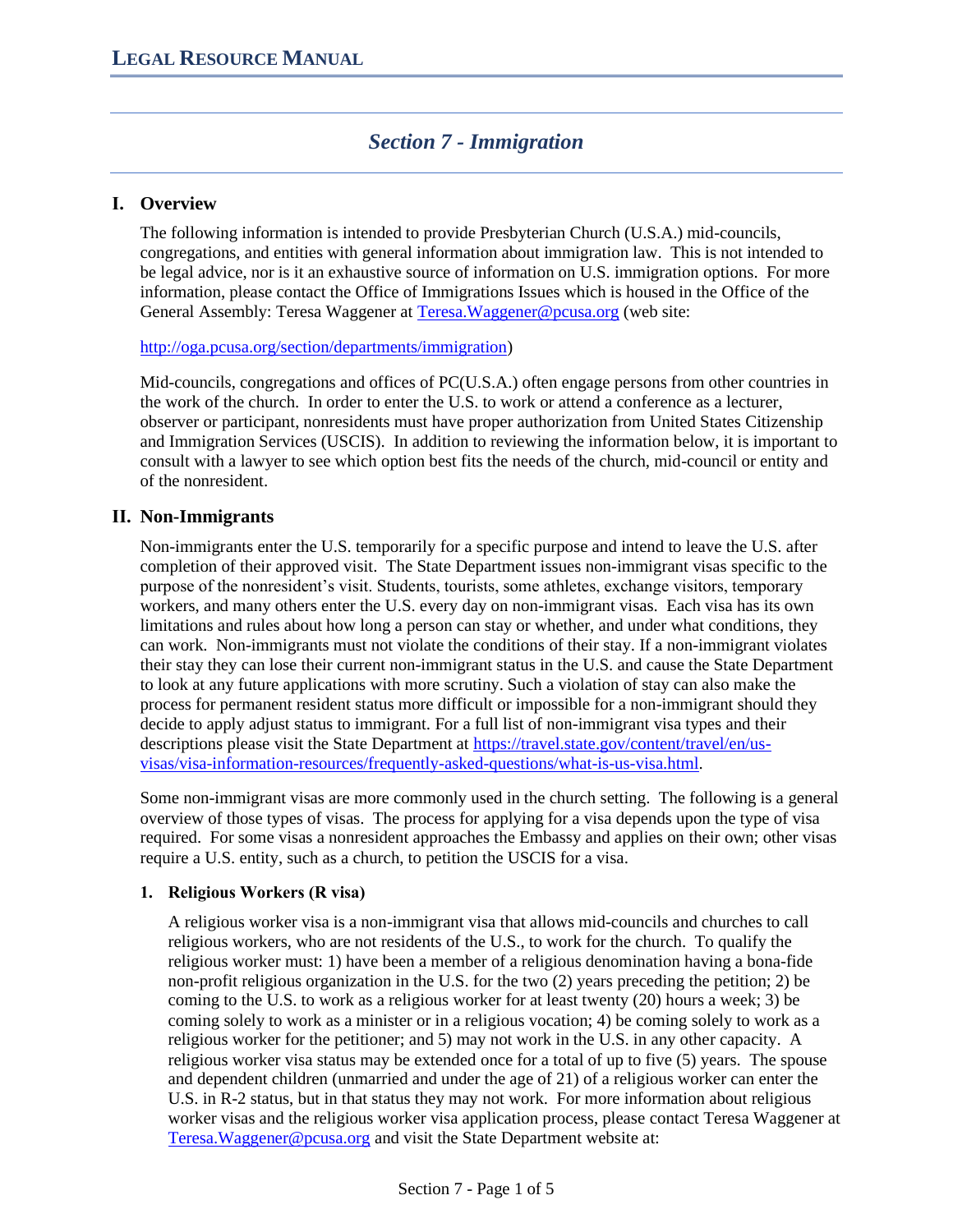[https://travel.state.gov/content/travel/en/us-visas/other-visa-categories/temporary-religious](https://travel.state.gov/content/travel/en/us-visas/other-visa-categories/temporary-religious-worker.html)[worker.html.](https://travel.state.gov/content/travel/en/us-visas/other-visa-categories/temporary-religious-worker.html)

#### **2. Other Non-Immigrant Visas Commonly Used in the Work of the Church**

An H-1B Visa can be used to bring a professional to the U.S. to work for up to six (6) years. A mid-council or congregation can use an H-1B when hiring a nonresident employee who does not have a religious vocation or for a religious worker who is ineligible for a religious worker visa. This process can be lengthy and more expensive than obtaining a religious worker visa, in addition the government has capped the number of H1-B visas issued each year and typically, those caps are reached early in the annual H1-B period. However, some employers like educational institutions (i.e. seminaries and colleges) are exempt from the cap. Under the H1-B program the spouse and dependent children of an H1-B worker can come to the U.S. in H-4 status, but they cannot work. For more information about the H1-B temporary worker visa program please visit the State Department website at [https://travel.state.gov/content/travel/en/us](https://travel.state.gov/content/travel/en/us-visas/employment/temporary-worker-visas.html)[visas/employment/temporary-worker-visas.html.](https://travel.state.gov/content/travel/en/us-visas/employment/temporary-worker-visas.html)

The F-1 Student visa program is available to persons who wish to study in the U.S. at a Student Exchange Visitor Program (SEVP) certified college, university or seminary. To qualify for a student visa, an applicant must be accepted at a SEVP school, possess sufficient funds to pursue the course of study, have the proper preparation for the course of study and intend to leave the U.S. upon completion of the course of study. For more information about the F-1 student visa program please visit the State Department website at [https://travel.state.gov/content/travel/en/us](https://travel.state.gov/content/travel/en/us-visas/study/student-visa.html)[visas/study/student-visa.html.](https://travel.state.gov/content/travel/en/us-visas/study/student-visa.html) Typically students do not have permission to work off-campus, even in a congregational setting, but there are some exceptions for required and approved internships. For details, the student should speak to the Designated School Official at their institution.

The B-1 Business Visitor visa program permits visitors to come to the U.S. for business purposes, such as for attending a conference or workshop. It is important to note that the B-1 Visitor program does not allow for the visitor to receive a salary or income from a U.S. based entity. However, certain expenses may be reimbursed and, in **some limited** cases, a business visitor may receive an honorarium for some lecturing engagements.

To learn more about the B-1 Business Visitor visa program please visit [https://travel.state.gov/content/travel/en/us-visas/tourism-visit/visitor.html.](https://travel.state.gov/content/travel/en/us-visas/tourism-visit/visitor.html)

# **III.Immigrants**

Immigrants to the U.S. are commonly referred to as green card holders or permanent residents. They have been legally admitted to the U.S. to permanently live and work. Immigrants can, after they have met certain requirements, become citizens of the U.S. The following is an overview of the four ways to become a resident in the U.S.

# **A. Diversity Lottery**

The Diversity Visa Program makes available 55,000 visas annually to persons coming from countries with historically low rates of U.S. immigration. It is an opportunity for legally admissible persons who cannot qualify for immigrant visas under other available programs to apply and qualify for residency in the U.S. Each year the State Department opens the program for applications around October and closes the program around November of that same year. Names are randomly drawn from the pool of applicants and reviewed for admissibility in the U.S. When applying for the diversity visa program, applicants should only access the program from the State Department website and never respond to phone calls or emails from unknown entities since lottery scams and fraud are common. To learn more about the next diversity program,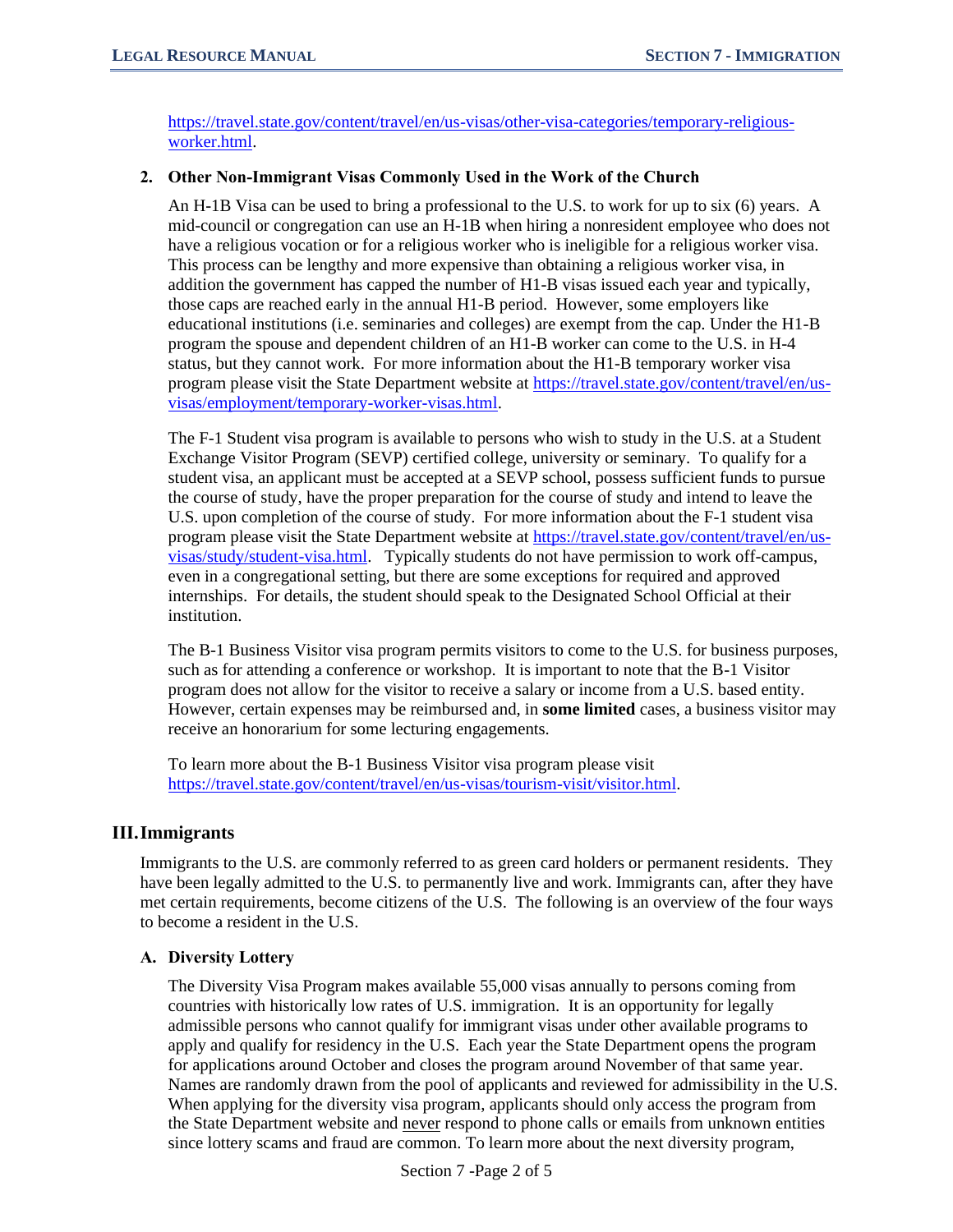please visit the State Department website at [https://travel.state.gov/content/travel/en/us](https://travel.state.gov/content/travel/en/us-visas/immigrate/diversity-visa-program-entry/entry/diversity-visa-submit-entry.html)[visas/immigrate/diversity-visa-program-entry/entry/diversity-visa-submit-entry.html.](https://travel.state.gov/content/travel/en/us-visas/immigrate/diversity-visa-program-entry/entry/diversity-visa-submit-entry.html)

#### **3. Family Based Immigration**

A person wishing to immigrate to the U.S. under family based category must have a qualifying relationship with either a U.S. Citizen or Legal Permanent Resident (LPR) and that relative must file the proper petition. LPRs in the U.S. can apply for: 1) their spouse, 2) dependent children, and 3) unmarried sons and daughters. U.S. citizens can apply for an even greater list of family members: 1) spouse, 2) dependent children, 3) unmarried sons and daughters, 4) married sons and daughters, 5) parents, if the petitioning citizen is over 21, and 6) siblings. The spouses, dependent children and parents of U.S. Citizens are considered immediate relatives under the law and are not subject to a visa waiting list. All other family members, for LPRs and Citizens however, are subject to visa availability and must often wait to enter the U.S.

The State Department issues a monthly visa bulletin to notify the public and would-be immigrants of visa availability. To view the current visa bulletin and backlogs in family-based immigration please visit the State Department website at [https://travel.state.gov/content/travel/en/legal/visa](https://travel.state.gov/content/travel/en/legal/visa-law0/visa-bulletin.html)[law0/visa-bulletin.html.](https://travel.state.gov/content/travel/en/legal/visa-law0/visa-bulletin.html) To learn more about the application process please visit the State Department website a[t https://travel.state.gov/content/travel/en/us-visas/immigrate/family](https://travel.state.gov/content/travel/en/us-visas/immigrate/family-immigration.html)[immigration.html.](https://travel.state.gov/content/travel/en/us-visas/immigrate/family-immigration.html)

## **4. Employment Based Immigration**

1. Special Immigrant Status for Religious Workers

Religious Workers who are in the U.S. under non-immigrant status may qualify for Special Immigrant Status if they: 1) have been a member of a religious denomination having a bona fide, non-profit religious organization in the U.S. for the two (2) years preceding the application; 2) are coming to the U.S. to work **full time** as a minister or in a religious vocation for that religious denomination; 3) are coming to work for a bona fide non-profit religious organization in the U.S.; and 4) were working as a religious worker continuously for the two (2) years preceding the petition.

The mid-council or congregation offering the full-time religious work, must petition for a religious worker to gain this status. Upon approval, a religious worker may then apply for permanent resident status in the U.S. A religious worker's spouse and minor unmarried children also qualify for permanent resident status through this process. For more information about this process, please contact Teresa Waggener in the Office of Immigration Issues at [Teresa.Waggener@pcusa.org.](mailto:Teresa.Waggener@pcusa.org) You may also visit the State Department website at [http://travel.state.gov/visa/immigrants/types/types\\_1324.html](http://travel.state.gov/visa/immigrants/types/types_1324.html)

2. Other Workers

An employer may petition for an employee to immigrate to the U.S. to work. There are different categories based on the credentials of the employee and requirements of the position. An employer must comply with strict guidelines regarding the advertising of the position and the inability fill the position with a U.S. Citizen or legal permanent resident worker. As with family-based immigration, the beneficiary employees of employment-based petitions may be subject to a visa waiting list. Please see the most recent State Department visa bulletin at<https://travel.state.gov/content/travel/en/legal/visa-law0/visa-bulletin.html>

# **5. Humanitarian Based Immigration**

The U.S. government allows for special categories of persons to immigrate to the U.S. for humanitarian reasons. Refugees, asylees, victims of domestic violence, victims of human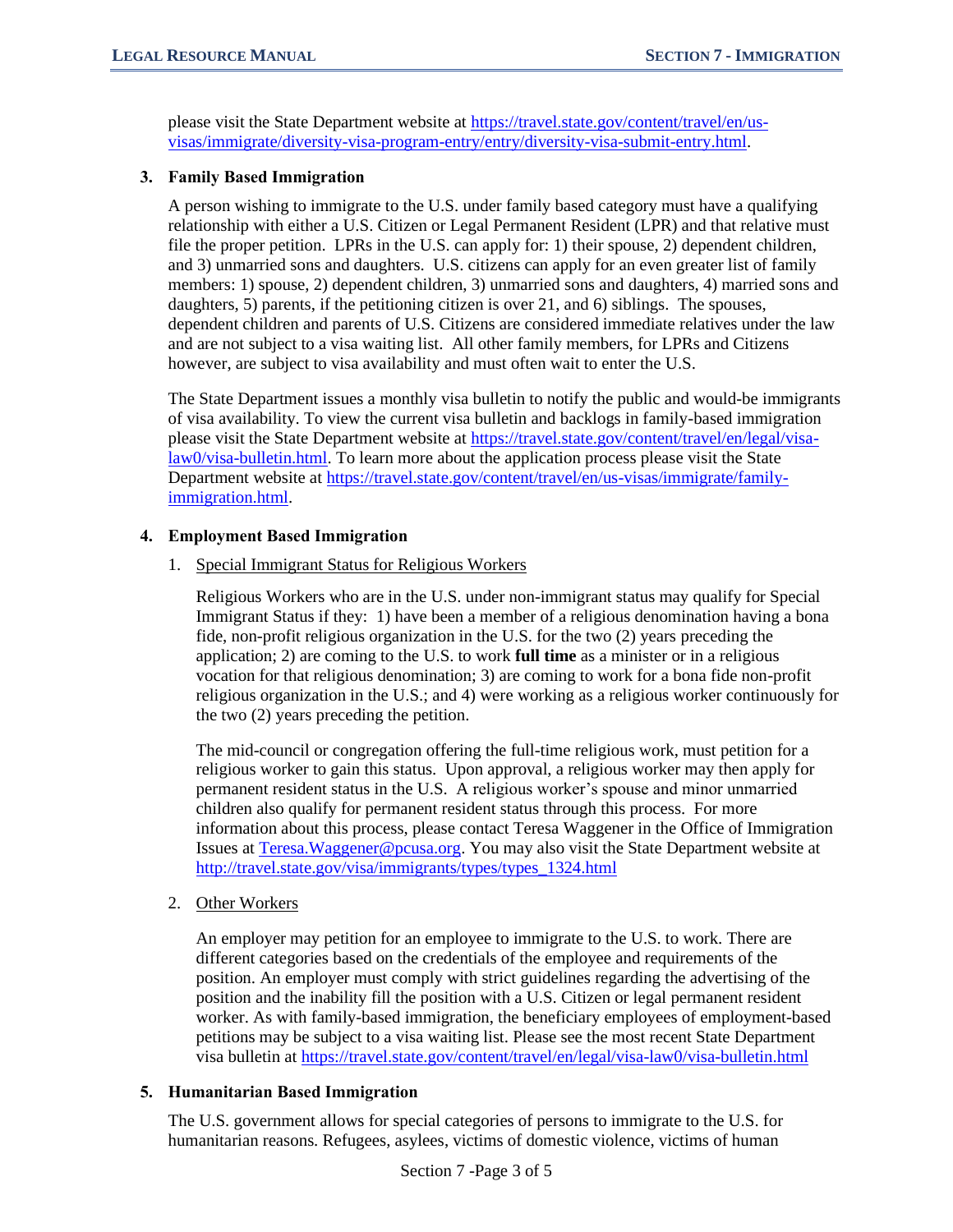N<sub>O</sub>

trafficking and other crimes and Iraqi and Afghan translators all have special programs that can lead to permanent resident status in the U.S. Each of these special categories carries with it different criteria. To learn more about gaining a green card through humanitarian based immigration, please visit the USCIS website at [http://www.uscis.gov/portal/site/uscis/menuitem.eb1d4c2a3e5b9ac89243c6a7543f6d1a/?vgnextoi](http://www.uscis.gov/portal/site/uscis/menuitem.eb1d4c2a3e5b9ac89243c6a7543f6d1a/?vgnextoid=194b901bf9873210VgnVCM100000082ca60aRCRD&vgnextchannel=194b901bf9873210VgnVCM100000082ca60aRCRD)

[d=194b901bf9873210VgnVCM100000082ca60aRCRD&vgnextchannel=194b901bf9873210Vgn](http://www.uscis.gov/portal/site/uscis/menuitem.eb1d4c2a3e5b9ac89243c6a7543f6d1a/?vgnextoid=194b901bf9873210VgnVCM100000082ca60aRCRD&vgnextchannel=194b901bf9873210VgnVCM100000082ca60aRCRD) [VCM100000082ca60aRCRD](http://www.uscis.gov/portal/site/uscis/menuitem.eb1d4c2a3e5b9ac89243c6a7543f6d1a/?vgnextoid=194b901bf9873210VgnVCM100000082ca60aRCRD&vgnextchannel=194b901bf9873210VgnVCM100000082ca60aRCRD)

## **IV.The Church as a Responsible Employer**

#### *Protecting Prospective Employee's Immigration Status*

For a person born outside of the U.S., who may have, or develop, plans to make the U.S. their permanent home, unauthorized work can hinder those plans, making their immigration process longer, more expensive or impossible. By asking for documentation early in the process, an employer may prevent future immigration problems for prospective employees.

Moreover, we are a church who believes that "[t]he unity of believers in Christ is reflected in the rich diversity of the Church's membership."<sup>1</sup> Central to a search for any candidate for employment should be a desire to be faithful to the guidance of the Holy Spirit, who has a history of sending people on the move. How does one ask for immigration documentation without singling out a candidate, treating them differently than the others and, possibly, engaging in the offense of employment discrimination?

One way to do this is to ask early, at the application phase and, most importantly, *ask everyone*. Here is an example from the application form used to hire employees at the Presbyterian Center:

As a condition of employment, I understand that I will be required to furnish proof of my identity and authority to work in the **YES** U.S. as required by law. Do you have the legal right to work in the United States?

#### **1. I-9 Requirements**

All employers must ask every employee, regardless of the employee's nationality or immigration status, for proof of their authorization to work in the U.S., thereby complying with federal I-9 requirements. There are no exceptions for religious employers, no matter how small the congregation. Mid-councils and churches must complete, and keep on file, the I-9 form and supporting documentation for every member of staff. Employers who do not comply with I-9 requirements are subject to sanctions.

For the I-9 form and instructions please visit the USCIS website at: [https://www.uscis.gov/i-9](https://www.uscis.gov/i-9-central/about-form-i-9/about-form-i-9) [central/about-form-i-9/about-form-i-9](https://www.uscis.gov/i-9-central/about-form-i-9/about-form-i-9)

# **2. Document Discrimination**

The law sets forth documents acceptable as evidence of authorization to work. Page five of the I-9 form lists acceptable documents and/or combinations of documents. An employee may present any one or combination of those listed. An employer requiring specific documents and refusing other satisfactory documents has committed document discrimination and is at risk of sanctions from the Department of Justice or the Equal Employment Opportunity Commission.

<sup>&</sup>lt;sup>1</sup> F-1.0403, Book of Order: The Constitution of the Presbyterian Church (U.S.A.), Part II